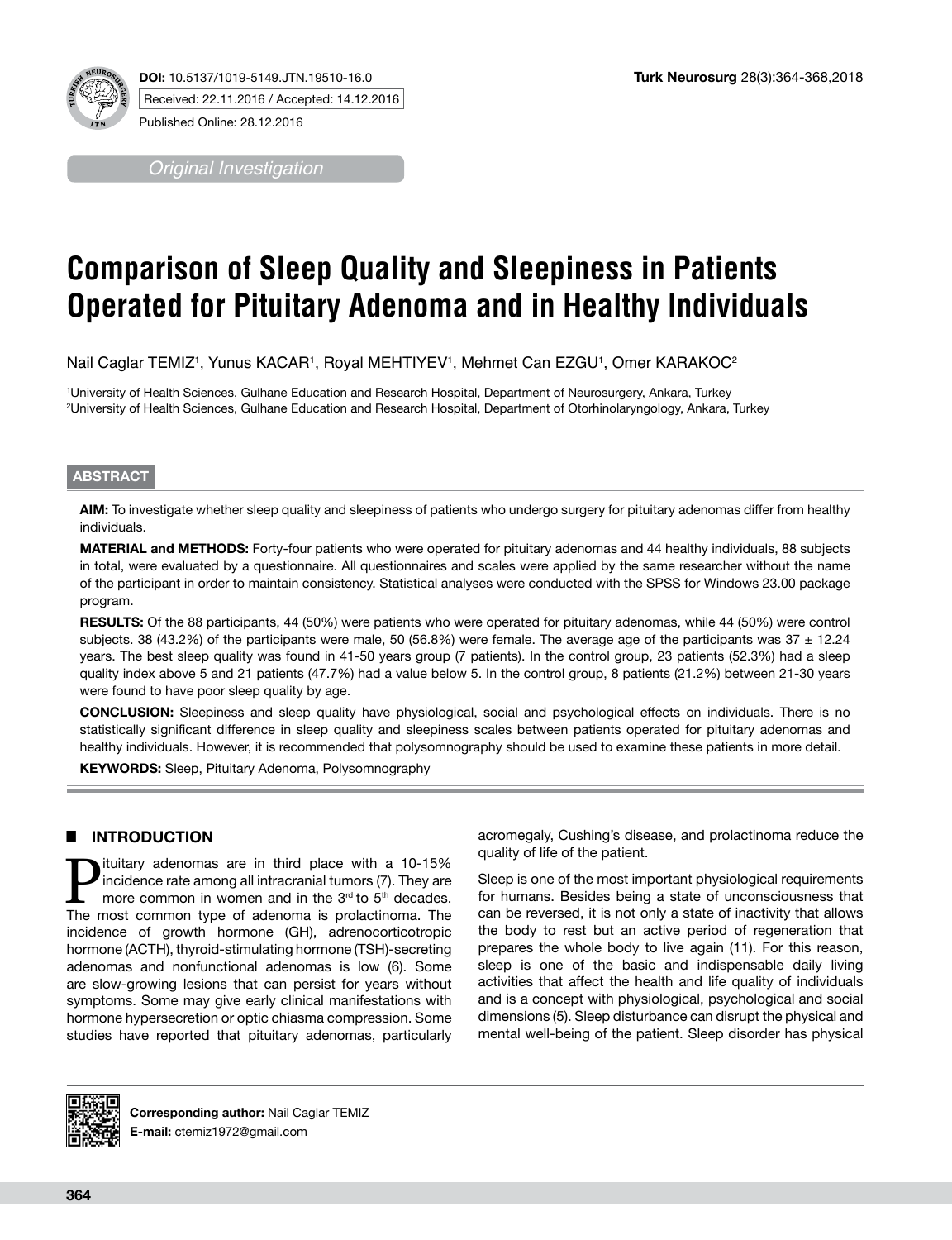effects such as fatigue, pain sensitivity, reduced immune status, as well as deterioration in emotional state, depression and dissatisfaction and it is a serious problem affecting the daily work and social situation (16). Some reports emphasized that patients who have been diagnosed prolactinoma have sleep disturbances and sleepwaves are slower than in healthy individuals (8). Prolactin levels are directly related to the quality of life of the patient (15). In long-term follow-up of untreated acromegalic patients, it has been shown that sleep quality of patients decreases, resulting in decreased quality of life, daytime fatigue and increased daytime sleepiness (17). Some studies show that Cushing's disease is the cause of co-morbidity in patients with depression and anxiety (12). When the literature is reviewed, it is seen that sleep quality of patients with pituitary adenoma is deteriorated and sleepiness is increased. Polysomnography (PSG) is the most objective method used to diagnose sleep disorders. However, because of the difficulty of access to PSG and the high cost, various questionnaires are used in the diagnosis of sleep disorders. We used the Pittsburgh Sleep Quality Index (PSQI) and the Epworth Sleepiness Scale (ESS) to assess the patients in this study.

The PSQI was organized by Buysse et al. in 1989 (4), and translated into Turkish by Agargun et al.(1). PSQI assesses sleep quality and sleep disturbance over the past month. It consists of 24 questions where 19 questions are self-report questions and 5 questions are questions answered by the spouse or roommate. The 18 questions scored in PSQI consist of 7 components. These include subjective sleep quality, sleep latency, sleep duration, usual sleep activity, sleep disturbance, sleep medication use and daytime dysfunction. Each component is evaluated from 0 to 3 points. The total score of the 7 components gives the scale total score. The total score ranges from 0 to 21. If the total score is greater than 5, this indicates "poor sleep quality".

The Epworth Sleepiness Scale is a simple, self-reported measure. It questions the individual's sleepiness level. It aims to evaluate the chances of falling asleep or being sleepy in the case of eight different daily life situations (reading a book while sitting, watching TV, sitting quietly in a public place, traveling in a car, lying down after lunch, talking to someone else, sitting quietly without drinking alcohol after lunch, being in a car that has stopped in traffic for a few minutes). It is a simple, easy to understand, validity and reliability proven, 8-item measure for assessing the adult sleepiness level (9). Depressive mood and reduced sleep quality, which are likely predictors of quality of life in these patients, have often been neglected. The relationship between pituitary adenomas and sleep disorders has previously been shown in the literature (8,14). However, after surgery of pituitary adenomas, whether sleep quality and sleepiness of these individuals are different from those of healthy subjects has not been evaluated. Our aim, in this study, was to investigate whether sleep quality and sleepiness of patients who undergo surgery for pituitary adenomas differed from healthy individuals.

## █ **MATERIAL and METHODS**

The study was conducted at the Gulhane Education and

Research Hospital and 44 patients who were operated for pituitary adenomas and 44 healthy individuals, 88 subjects in total, were evaluated by a questionnaire. All questionnaires and scales were applied by the same researcher without the name of the participant in order to maintain consistency. Statistical analyses were conducted with the SPSS for Windows 23.00 package program. We used the chi square test in the evaluation of the data and percent distributions were used in the comparison of qualitative variables. The means are presented with standard deviations. This study was approved by the ethics committee of our institution.

### █ **RESULTS**

A total of 88 subjects participated in the survey. Of the 88 participants, 44 (50%) were patients who were operated because of pituitary adenomas, while 44 (50%) were control subjects. 38 (43.2%) of the participants were male and 50 (56.8%) were female. The average age of the participants was 37±12.24 years where the youngest age was 16 and the oldest age was 74 years.

Comparisons between groups were evaluated by age and sex.

Those who scored less than 5 points in the sleep quality index were rated as having good sleep quality, while those who scored more were rated as having poor sleep quality (Table I). The sleep quality index was above 5 in 26 patients (59.1%). The age group in which the sleep quality was the most impaired was 41-50 years (8 patients). In the patient group, the sleep quality index was below 5 in 18 (40.9%) patients. The age group with the best sleep quality in the patient group was 41-50 years (7 patients). In the control group, 23 patients (52.3%) had a sleep quality index above 5 and 21 patients (47.7%) had an index below 5. In the control group, 8 patients (21.2%) between 21-30 years of age were found to have poor sleep quality by age. There were 8 patients (18.2%) with good sleep quality in the control group and in the age range of 21-30 years. There was no statistically significant difference between the groups by age (p=0.333).

We distinguished the results of the Epworth sleepiness scale questionnaire by 4 groups (Table II). Those with a value of 0-10 were assessed as the 1st group, 11-14 as the  $2<sup>nd</sup>$  group, 15-18 as the  $3<sup>rd</sup>$  group, and 19-24 as the  $4<sup>th</sup>$  group. Groups 3 and 4 were evaluated as having excessive sleepiness. As a result of the sleepiness questionnaire in the patient group, 31 (70.5%) patients were in the first group. By age, the largest number of patients was in the age range of 41-50 years. The number of patients in group 2 was 8 (18.2%) and the number of patients in group 3 was 3. (6.8%) There were 2 (4.5%) patients in the 4<sup>th</sup> group. Among these groups, 2 patients had excessive sleepiness and were between 40 and 60 years old. There were

**Table I:** Pittsburgh Sleep Quality Scale by Groups

|      | <b>Pittsburgh Score</b> | <b>Patient</b> | Control    |
|------|-------------------------|----------------|------------|
| Good | <5                      | 18 (40.9%)     | 21 (47.7%) |
| Bad  | >5                      | 26 (59.1%)     | 23 (52.3%) |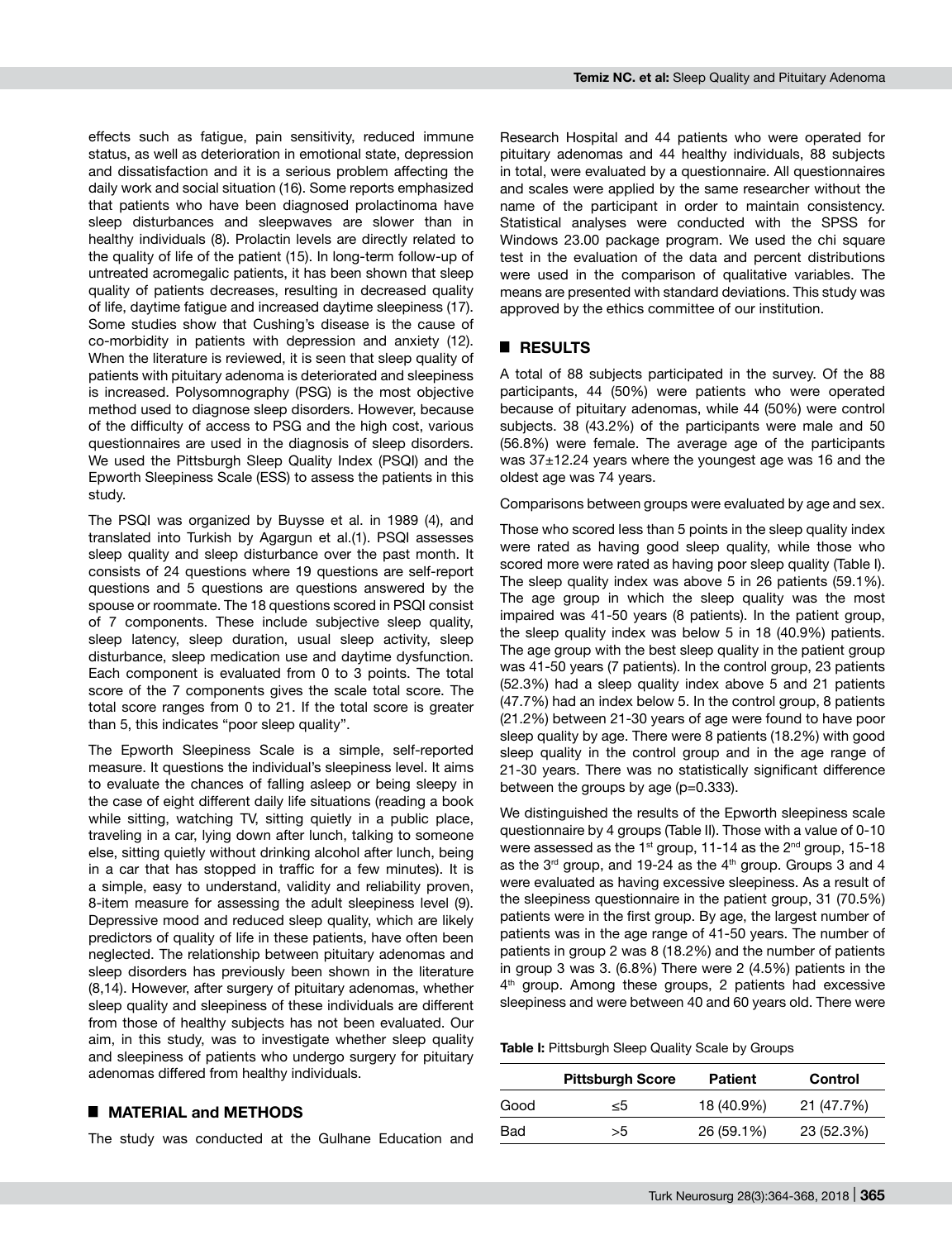40 patients (90.9%) in the first group and 4 patients (9.1%) in the second group while there were no patients in the third and fourth groups in the control group.

Although these results were clinically significant, there was no statistically significant difference between groups by age (p=0.834) (Table III).

In the patient group, 26 (59.1%) patients with poor sleep quality were identified in the PSQI evaluation according to

**Table II:** Distribution of Epworth Sleepiness Questionnaire According to Groups

|      | <b>Epworth Score</b> | <b>Patient</b> | Control    |
|------|----------------------|----------------|------------|
| Good | $0 - 10$             | 31 (70.5%)     | 40 (90.9%) |
|      | $11 - 14$            | 8 (18.2%)      | $4(9.1\%)$ |
| Bad  | 15-18                | $3(6.8\%)$     |            |
|      | 19-24                | 2(4.5%)        |            |

sex. 11 (25%) of them were male and 15 (34.1%) were female. Of the 18 (40.9%) patients with good sleep quality, 13 (29.5%) were female and 5 (11.4%) were male. In the control group, 23 (52.3%) patients with poor sleep quality were identified in the PSQI evaluation by sex. 13 (29.5%) of them were male and 10 (22.7%) were female. Of the 21 patients with good sleep quality (47.7%), 9 (20.5%) were male and 12 (27.2%) were female.

There was no statistically significant difference between groups in the evaluation of PSQI by sex (p=0.221) (Table III).

In the patient group, 5 (11.3%) patients with extreme sleepiness were identified by sex-based ESS evaluation. Of these, 2 (4.6%) were male and 3 (6.8%) were female. Of the 39 patients with no sleepiness (88.7%), 25 (56.8%) were female and 14 were female (31.8%).

The control group did not have any subject with excessive sleepiness in the ESS evaluation by sex. No sleepiness was found in 44 (100%) patients and 22 (50%) in this group were female and 22 (50%) were male. Although the women in the

**Table III:** Distribution of the Study Group by Demographic and Clinical Characteristics

| <b>Demographic and Clinical Features</b>           | <b>Number</b>             | $\frac{0}{0}$      |
|----------------------------------------------------|---------------------------|--------------------|
| <b>Sex</b>                                         |                           |                    |
| Male                                               | 38                        | 43.2               |
| Female                                             | 50                        | 56.8               |
| Age Group (years)                                  |                           |                    |
| $11 - 20$                                          | 6                         | 6.8                |
| $21 - 30$                                          | 26                        | 29.5               |
| $31 - 40$                                          | 20                        | 22.7               |
| $41 - 50$                                          | 23                        | 26.1               |
| $51 - 60$                                          | 9                         | 10.2               |
| 61-70                                              | $\ensuremath{\mathsf{3}}$ | 3.4                |
| $71 - 80$                                          | 1                         | 1.1                |
| Average Age (years)(mean± s.deviation)             | $37 + 12.24$              |                    |
| <b>Level of Sleep Quality</b>                      |                           |                    |
| Good (≤5 Points)                                   | 39                        | 44.3               |
| Bad ( $\geq 6$ Points)                             | 49                        | 55.7               |
| Pittsburgh Sleep Quality Index (mean± s.deviation) | 1.5568±0.49961            |                    |
| <b>Extreme Sleepiness</b>                          |                           |                    |
| Normal (0-10 Points)                               | 71                        | 80.7               |
| Mild (11-14 Points)                                | 12                        | 13.6               |
| Intermediate (15-18 Points)                        | 3                         | 3.4                |
| Severe (19-24 Points)                              | $\mathbf{2}$              | 2.3                |
| Epworth Sleepiness Scale (mean ± s.deviation)      |                           | $1.27 \pm 0.63838$ |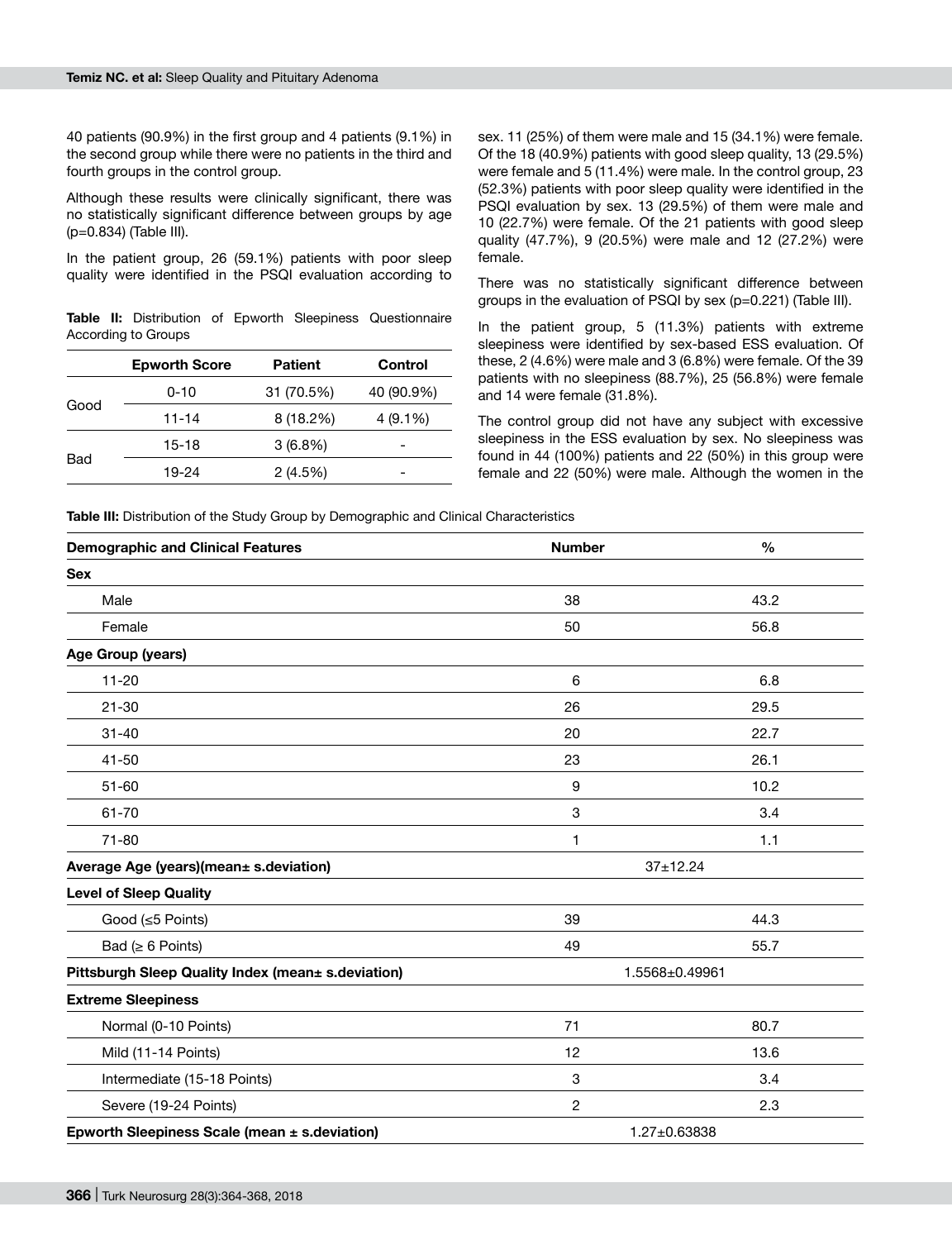patient group were clinically worse, there was no statistically significant difference between the groups in the evaluation of ESS by sex (p=0.902).

#### █ **DISCUSSION**

Eighty-eight patients were evaluated in this study. Fortyfour of them were operated on with the diagnosis of pituitary adenoma. Patients were assessed by sleep quality and sleepiness questionnaire at 3 month controls and it was shown that there is no difference in sleep quality and sleepiness between patients who were operated due to pituitary adenoma and healthy subjects. Sleep is the most important need of a healthy life. It is a period in which people grow, develop, learn and rest since birth and prepares the body to be healthy for the next day. Sleep, one of the basic requirements of human beings, is important for health and quality of life at all ages. Sleep is a key element in physical growth and in strengthening academic performance. It is stated that adequate levels of rest and sleep are necessary for a child to achieve developmental functions.

Sleepiness is defined as the impulse or sleep propensity that leads a person to sleep. The most common cause of increased daytime sleepiness is poor sleep hygiene or inadequate sleep due to sleep deprivation.

There are many articles on deteriorated sleep quality and sleepiness of patients with pituitary adenoma (2,8,13,15,17). We see that impaired sleep quality in pituitary adenomas reduces the quality of life of the patient and leads to problems that can lead to depression (14). Leistner et al. reported they evaluated the deteriorating performance of patients whose quality of life was impaired due to sleepiness during the day in patients who underwent pituitary adenoma surgery and there was no statistically significant difference between them and normal healthy individuals (14). In 2014, Barbosa et al. conducted polysomnography in their study of 35 patients at the 6<sup>th</sup> month controls and found that prolactinoma and hypogonadism were the predisposing factors for the obstructive sleep apnea in this study and that the sleep quality was deteriorated after medical treatment due to developing obesity in these patients with sleepiness affecting the daytime performance (2). In our study, although the sleepiness was found to be worse in 5 patients compared to the control group after pituitary adenoma surgery, it was not considered statistically significant.

Joustra et al. examined the sleep and wake rhythms of nonsecretory pituitary adenomas and Addison patients in 69 patients in 2014. It was observed that Addison patients increased their daytime activities with hydrocortisone treatment. It was also observed that hydrocortisone therapy did not affect patients with surgically treated nonsecretory pituitary adenomas. They emphasized that the function of the hypothalamic suprachiasmatic nucleus was impaired while searching for sleep-wake rhythm disturbances (10). In our study, there was no statistically significant result regarding sleep quality and wakefulness in the operated pituitary adenomas with no additional treatment, as opposed to the Joustra et al. study.

Korkmaz et al. conducted a study in 2014 and examined 15 patients with newly diagnosed acromegaly who had not been treated yet. Polysomnography (PSG) records of the patients were obtained and basal hormone levels were determined. As a result, the hormonal values of acromegalic patients were not related to sleep apnea, but patients with acromegaly showed increased sleep apnea frequency (13).

In a study of 17 patients and 17 healthy control groups with the diagnosis of pituitary adenomas, Biermasz et al. studied the sleep characteristics, sleep circadian rhythm and subjective sleep quality, scales, actinography and polysomnography in their patients (3). In the patient group, they reported that sleep efficiency was decreased, and the quality of life and fatigue-sleepiness level were increased. In our study, it was determined that sleep quality and sleepiness ratio did not change statistically, unlike the Biermasz study.

### █ **CONCLUSION**

It should not be forgotten that sleepiness and sleep quality have physiological, social and psychological effects on individuals. Sleep tests are needed to improve the quality of life. In our study, there was no statistically significant difference in sleep quality and sleepiness scales between patients with operated pituitary adenomas and healthy individuals. However, we recommended polysomnography to be used to examine patients with a pituitary adenoma.

#### █ **REFERENCES**

- 1. Agargün MY, Kara H, Anlar O: The validity and reliability of the Pittsburgh Sleep Quality Index. Turk Psikiyatri Derg 7:107- 111, 1996 (In Turkish)
- 2. Barbosa FRP, Silva CMS, Lima GA, Warszawski L, Domingues RC, Dominic M, Fontes R, Vieira Neto L, Gadelha MR: Prevalence of obstructive sleep apnea in patients with prolactinoma before and after treatment with dopamine agonists. Pituitary 17:441–449, 2014
- 3. Biermasz NR, Joustra SD, Donga E, Pereira AM, van Duinen N, van Dijk M, van der Klaauw AA, Corssmit EPM, Lammers GJ, van Kralingen KW, van Dijk JG, Romijn JA: Patients previously treated for nonfunctioning pituitary macroadenomas have disturbed sleep characteristics, circadian movement rhythm, and subjective sleep quality. J Clin Endocrinol Metab 96(5):1524-1532, 2011
- 4. Buysse DJ, Reynolds CF, Monk TH: The Pittsburgh Sleep Quality Index: A new instrument for psychiatric practice and research. Psychiatry Res 28:193-213, 1989
- 5. Dogan O, Ertekin S, Dogan S: Sleep quality in hospitalized patients. J Clin Nurs 14(1):107–113, 2005
- 6. Donangelo I, Melmed S: Pathophysiology of pituitary adenomas. J Endocrinol Invest 28 Supp International 11: 100- 105, 2005
- 7. Ekberov A, Kural C, Solmaz I, Temiz C, Tehli O, Gonul E, Kutlay M, Daneyemez M, Izci Y: The relationship between the hormonal change and age, gender, tumor size, and the type of surgery in the surgical treatment of pituitary adenomas. Türk Nöroşir Derg 26(3):182-190, 2016 (In Turkish)